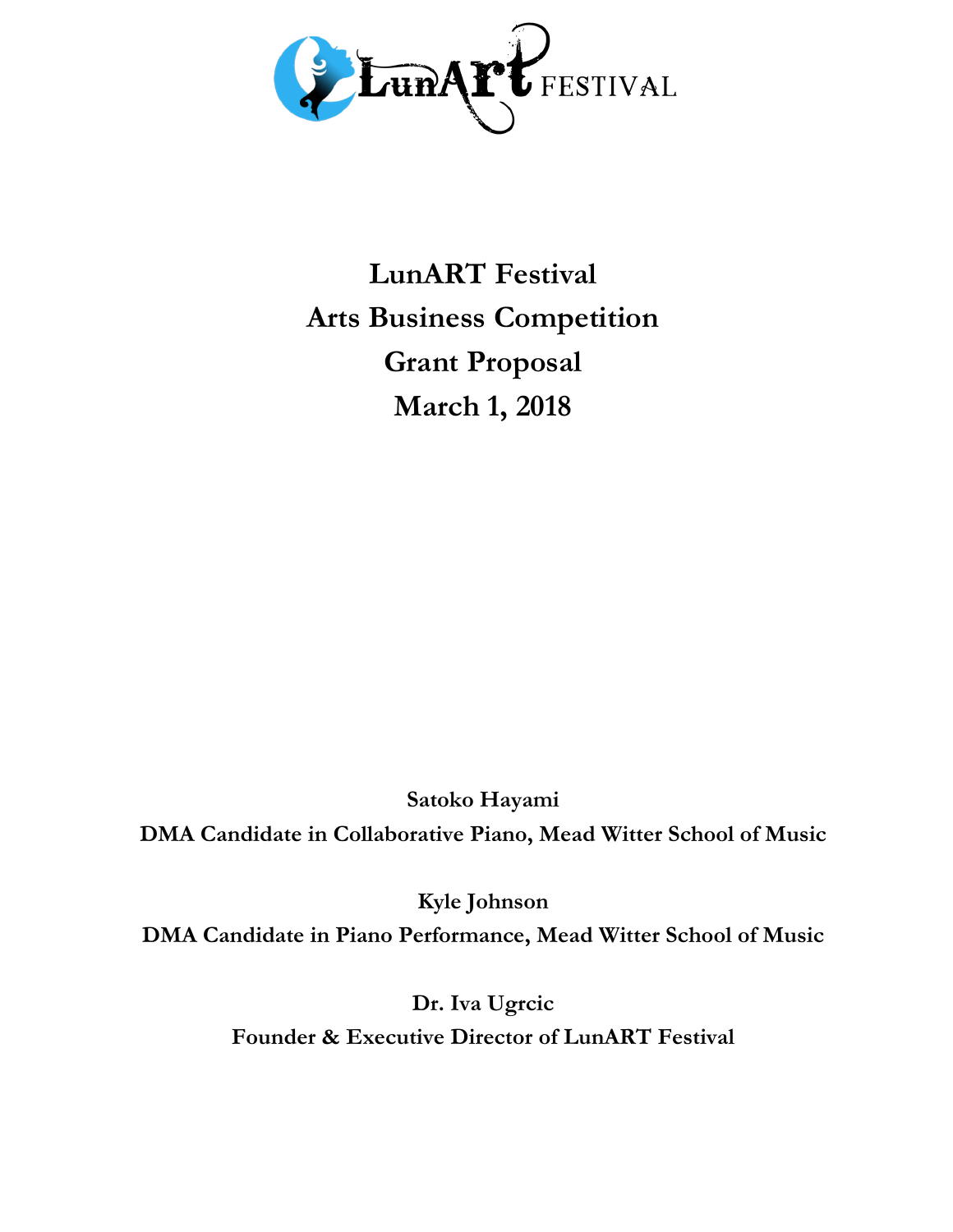# **Table of Contents**

1

| <b>Executive Summary &amp; Personnel</b> | $\overline{2}$          |
|------------------------------------------|-------------------------|
| <b>Funding Request</b>                   | $\overline{2}$          |
| Vision and Goals                         | $\overline{2}$          |
| Project Plan                             | $\mathbf{3}$            |
| <b>Schedule of Events</b>                | $\overline{\mathbf{4}}$ |
| <b>Community Reach</b>                   | $\overline{5}$          |
| <b>Planning Timeline</b>                 | 6                       |
| Promotion & Media Plan                   | 7                       |
| <b>Budget</b>                            | $\boldsymbol{8}$        |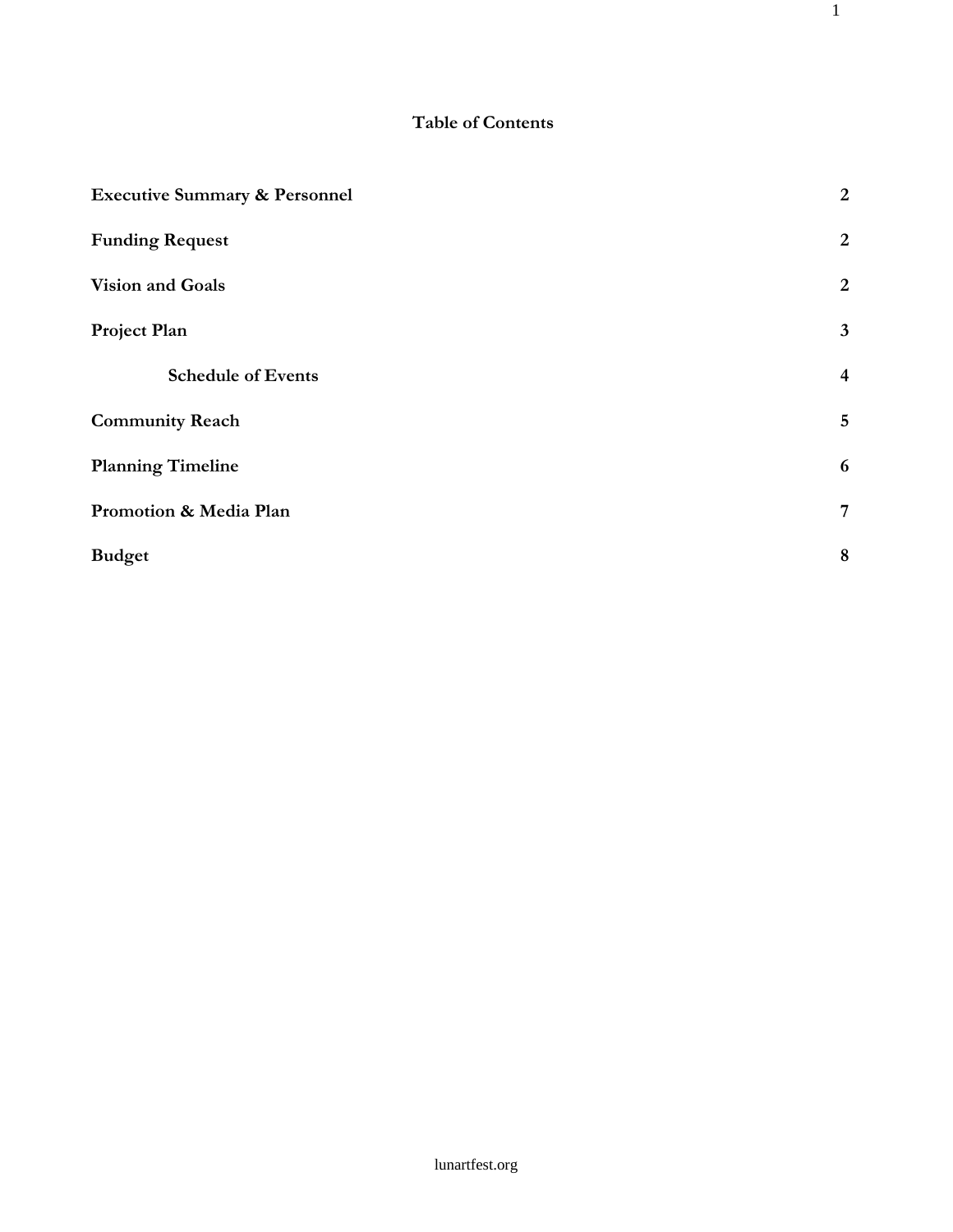#### **Executive Summary & Key Personnel**

LunART Festival's mission is to support, inspire, promote, and celebrate women in the arts through public performances, exhibitions, workshops, and interdisciplinary collaboration. Issues of gender inequality are currently at the forefront of political and social discussions, and LunART seeks to support women around to world as they navigate gender imbalance in artistic fields. Our goal is to bring women together in a creative capacity from June 28-30, 2018, while expanding and strengthening community ties through musical performances and local partnerships.

The LunART Festival is the vision of **Dr. Iva Ugrcic**, founder and executive director. As a young musician from the ex-Yugoslav Republic of Serbia, political and economic instability were among the issues that ultimately led to her departure from Serbia. However, one of the most personal and troubling problems she faced was gender inequality. Ugrcic moved to the United States in 2014 to pursue a Doctor of Musical Arts degree at the University of Wisconsin-Madison. The intent of her dissertation "Doina Rotaru – The Voice of Romania," is to introduce this extraordinary Romanian female composer to the U.S., giving her music the recognition it so richly deserves. The immensely positive responses Ugrcic received validated her belief that there are many female artists who have much to say, but who have not had the opportunity to share their voices with the world. This was the catalyst for the creation of the LunART Festival.

**Satoko Hayami** is currently the Emerging Composers Program Coordinator for LunART and a third year Doctor of Musical Arts (DMA) student in the Mead Witter School of Music, where she studies Collaborative Piano and Arts Administration. **Kyle D. Johnson** serves as Program Coordinator for the LunART Festival and is in his final year of the DMA program in Piano Performance. For a full list of personnel (over 30 individuals), please view our supporting materials documentation.

#### **Funding Request**

We are asking the Arts Business Competition to fund LunART Festival in the amount of \$2,000, which would partially cover honorarium for musicians. As of now, we are 30% secured in total funding for the festival. We are raising money through crowdfunding and potential grants from: The Puffin Foundation, Dane Arts, The National Flute Association C.R.E.A.T.E. Program, Open Meadows Foundation, The Awesome Foundation, and Creative Capital. Outside of operational costs and facilities rentals, we plan for any additional revenue to go towards paying our 30 musicians and artists affiliated with the festival.

#### **Vision and Goals**

The vision of the LunART Festival is to empower women in the arts by fostering originality, honoring diversity, and strengthening equality. Our main artistic goal is to share works of female artists and ensure the progress women have made will continue to flourish. All artistic creators represented at LunART (composers, visual artists, writers, speakers, etc.) will be women. LunART supports the artistic development of established, emerging, and aspiring regional, national, and international artists.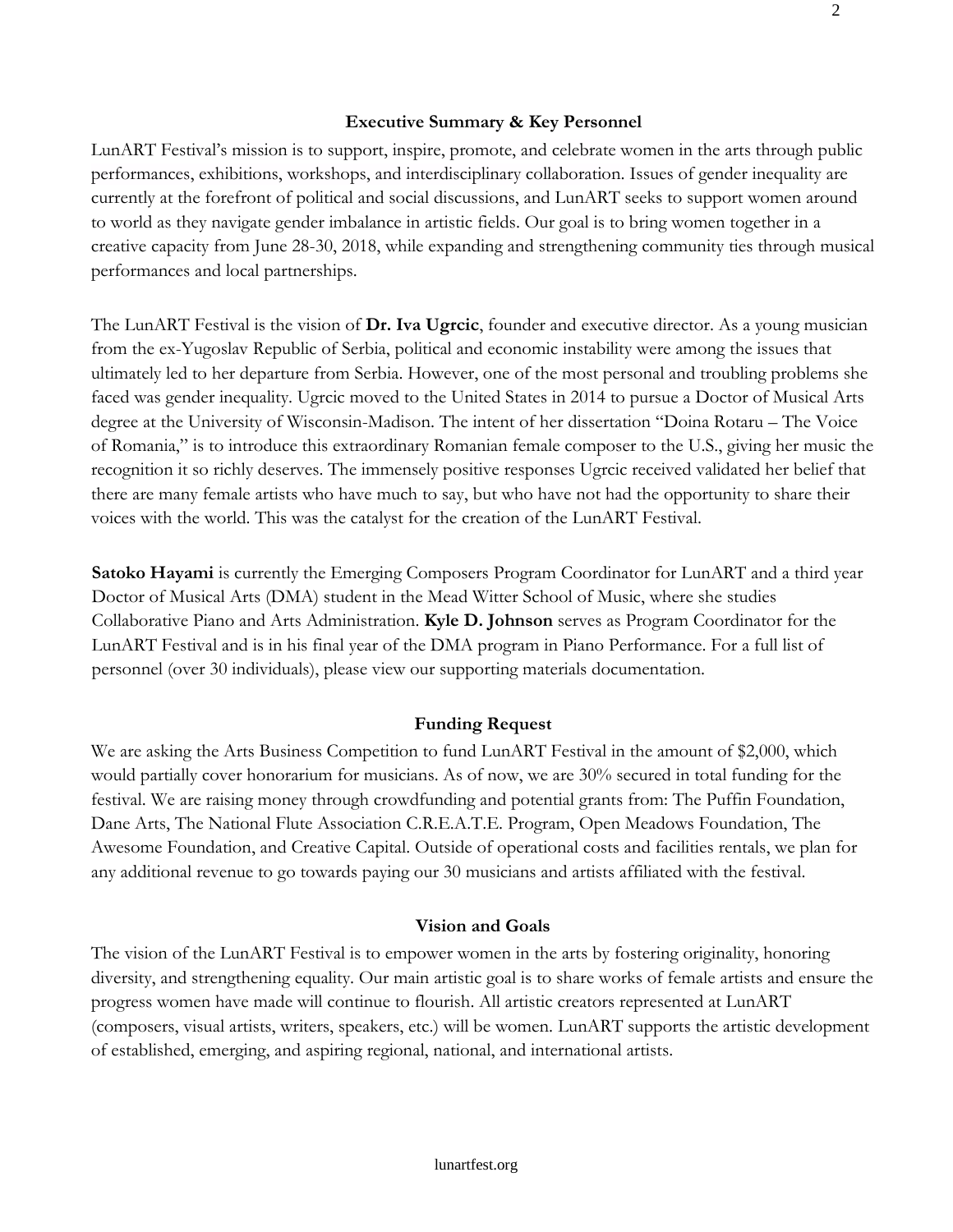Our goal is to raise awareness of the position of women in the arts through engaging, accessible concerts and events. For our first season, we are planning events that largely fall into our area of expertise, music performance. As we establish LunART's reach into our community and beyond, we see tremendous potential for growth in future years, with opportunities to expand our vision to theater, dance, opera, and visual arts, creating an interdisciplinary festival dedicated to women in all art forms.

## **Project Plan & Schedule**

The 2018 LunART season includes several distinct artistic events/opportunities: three gala concerts, two late night performances, an outreach concert, a lecture and panel discussion, workshops with Composer-in-Residence Jenni Brandon, and an international call for scores. A description of each event type follows:

- Three ticketed evening Gala concerts of contemporary classical music. Gala concerts will feature established chamber ensembles including: a Madison-based woodwind quintet; vocal ensembles; a Midwest-based marimba quartet; and mixed chamber music ensembles, which will incorporate strings, piano, and narrator.
- Two late-night "Starry Night" performances featuring local female jazz and hip hop artists, as well as singer-songwriters. Zhalarina H. Sanders, Executive Director of The JVN Project, will present her one-person Hip-Hop theater show *Rose Gold,* that recounts "the tragedy of black motherhood and the glory of its daughters." 2014 International Fingerstyle Guitar Champion and folk singer-songwriter Helen Avakian will share the stage with other local jazz and pop artists the following night.
- An outreach concert featuring emerging female composers in our "From Page to Stage" program.
- A lecture about the influence of women in the arts, and a panel discussion about collaboration in the arts. These events will be free and open to the public. Musicologist Andrea Fowler, a specialist in female, contemporary composers will lead the lecture. The "Collaboration in the Arts" panel discussion, led by Jenni Brandon, Zhalarina H. Sanders, and Andrea Fowler, is an important topic for anyone interested in arts entrepreneurship and for those interested in learning how artists work together. Participation from attendees is encouraged.
- Educational workshops for emerging composers with Composer-in-Residence Jenni Brandon. She will lead "From Page to Stage: Emerging Composers Workshop," a workshop that offers a dynamic learning environment for women composers at the early stages of their careers.
- An international Call for Scores is currently open to women composers of all ages. From these entries, a selection committee will select three compositions to program on our Gala concerts. Currently, ten countries are represented in LunART's Call for Scores submissions, which supports our vision of opening doors for women around the globe and helps to put Madison on the world map as a mecca for female artists.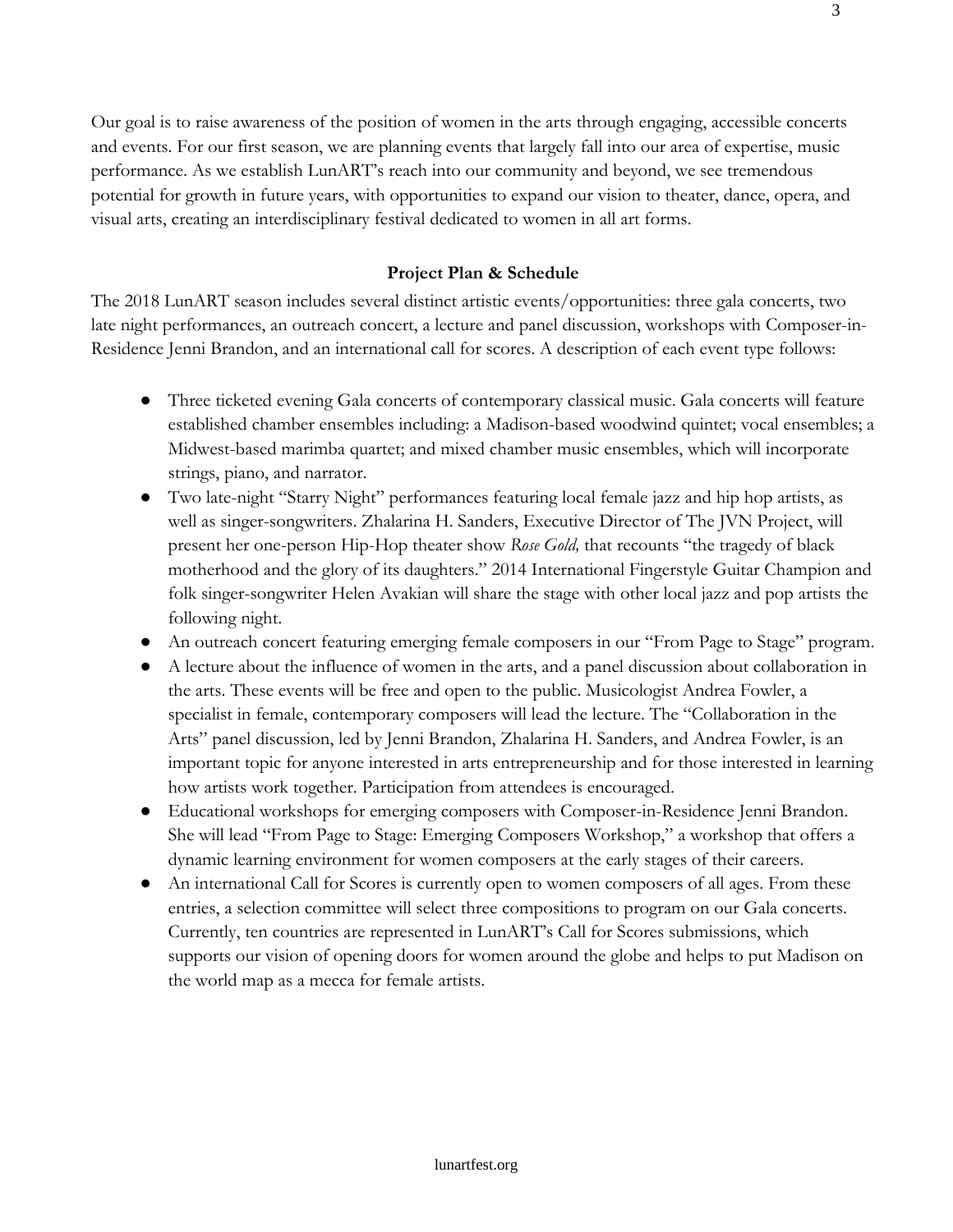**Schedule of Events**

| Date                       | Location                                             | Event                                                                                           | Person(s) involved                                                                                                                  |
|----------------------------|------------------------------------------------------|-------------------------------------------------------------------------------------------------|-------------------------------------------------------------------------------------------------------------------------------------|
| Thursday,<br>June 28, 2018 | <b>First United Methodist</b><br>Church              | Jenni Brandon, Composer-<br>in-Residence, masterclass                                           | Jenni Brandon<br><b>Composition Fellows</b><br>("From Page to Stage"<br>participants)                                               |
|                            | Madison Museum of<br>Contemporary Art                | "Moon Dances" Opening<br>Gala Concert                                                           | Sound Out Loud<br>Collective<br>LunART Festival<br>Musicians and Artists                                                            |
| Friday,<br>June 29         | <b>First United Methodist</b><br>Church              | "From Page to Stage:<br>Emerging Composers" open<br>rehearsal                                   | "From Page to Stage"<br>participants and<br>LunART Musicians                                                                        |
|                            | Promenade Hall,<br>Overture Center                   | Lecture about women in the<br>arts                                                              | Andrea Fowler                                                                                                                       |
|                            | Promenade Hall,<br>Overture Center                   | "The Woman with the<br>Unfathomable Eyes" Friday<br>Gala Concert                                | Sound Out Loud<br>Collective<br>ID Flute and Percussion<br>Duo                                                                      |
|                            | <b>Bos Meadery</b>                                   | "Starry Night" After-hours<br>performance:<br>"Rose Gold," a one-person<br>hip-hop theater show | Zhalarina H. Sanders                                                                                                                |
| Saturday,<br>June 30       | Capitol Lakes<br>Retirement Community,<br>Grand Hall | "From Page to Stage:<br>Emerging Composers"<br>outreach concert                                 | "From Page to Stage"<br>participants<br>Sound Out Loud<br>Collective                                                                |
|                            | <b>TBD</b>                                           | Panel Discussion:<br>"Collaboration in the Arts"                                                | Jenni Brandon<br>Andrea Fowler<br>Zhalarina H. Sanders                                                                              |
|                            | First Unitarian Society<br>Auditorium                | "Women's Stories" Closing<br>Gala Concert                                                       | Black Marigold wind<br>quintet<br>Heartland Marimba<br>percussion ensemble<br>Sound Out Loud<br>Collective<br>Wisconsin Youth Choir |
|                            | <b>TBD</b>                                           | Starry Night After-hours<br>performance, featuring local<br>singer-songwriters                  | Helen Avakian, singer-<br>songwriter<br>Marks Shawndell,<br>singer-songwriter                                                       |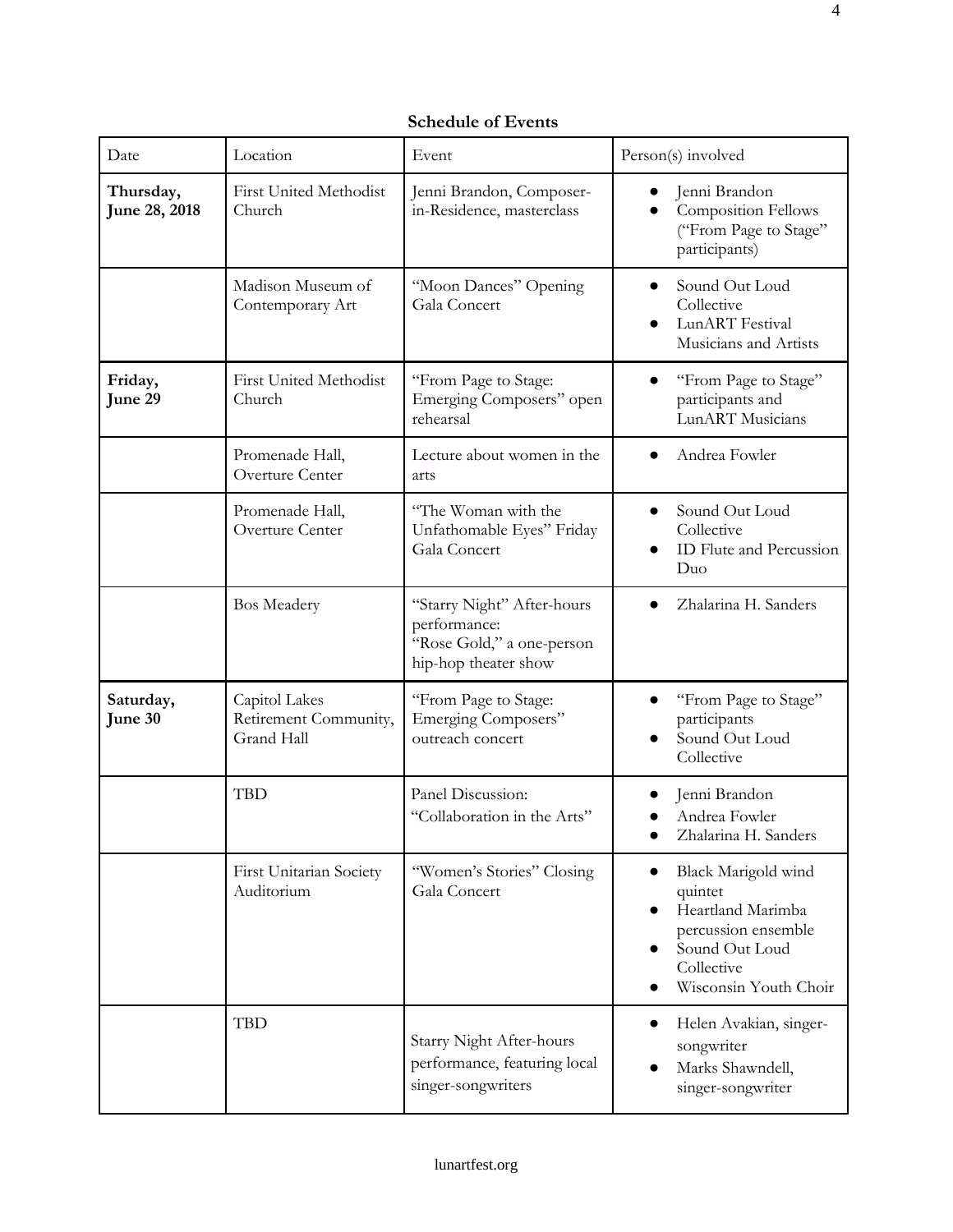## **Community Reach**

The Madison metropolitan area is rich with cultural events throughout the year, and LunART joins an impressive list of arts organizations and summer festivals. As you can see in our Schedule of Events, we offer low-cost ticketed events, and several free events to provide local residents and area visitors of all ages, ethnicities, socioeconomic backgrounds and education levels with an accessible outlet for education and entertainment.

LunART's goal is to present diverse programs representing current and relevant women in the arts, and we are committed to expanding and strengthening community ties through our public performances and exhibitions. We will bring artists from outside of our Madison community, and music from around the globe through our Call for Scores, exposing our audiences to artists they may not have access to otherwise. By interweaving genres throughout programs and staying connected to social issues we intend to live up to our Festival tagline: "Celebrating women in the arts: from past to present, from revered to forgotten, from rap to rhapsody."

We have a partnership with the Madison Youth Choirs, an organization which shares our vision of inclusivity in the arts. We are proud to showcase their top women's choir, Cantabile, on our Closing Gala Concert, which enables us to serve as role models and show the influence of women in the arts. We also are partnering with well-established art organizations and supporters in our community such as the Overture Center for the Arts, the Madison Museum of Contemporary Arts, First United Methodist Church, and First Unitarian Society. Collaborating with these organizations embeds LunART into an established arts scene and brings visibility to our new festival.

Our artistic goal is to offer accessible, high-quality, engaging concerts and events with diverse programming, while representing various arts fields. Successfully putting LunART's mission and vision into action will directly impact our community, audiences and participants, festival musicians and artists, as well as the global music community by:

- Raising awareness of the position of women in the arts
- Empowering female artists by creating a sense of unity and community
- Establishing artistic relationships and opening doors for future collaborations
- Creating lines for global connections, rooted in Madison
- Introducing underrepresented artists to Wisconsin audiences
- Reaching diverse audiences, especially underserved populations
- Providing opportunities for local businesses to be involved in the arts by supporting an organization with a specific social cause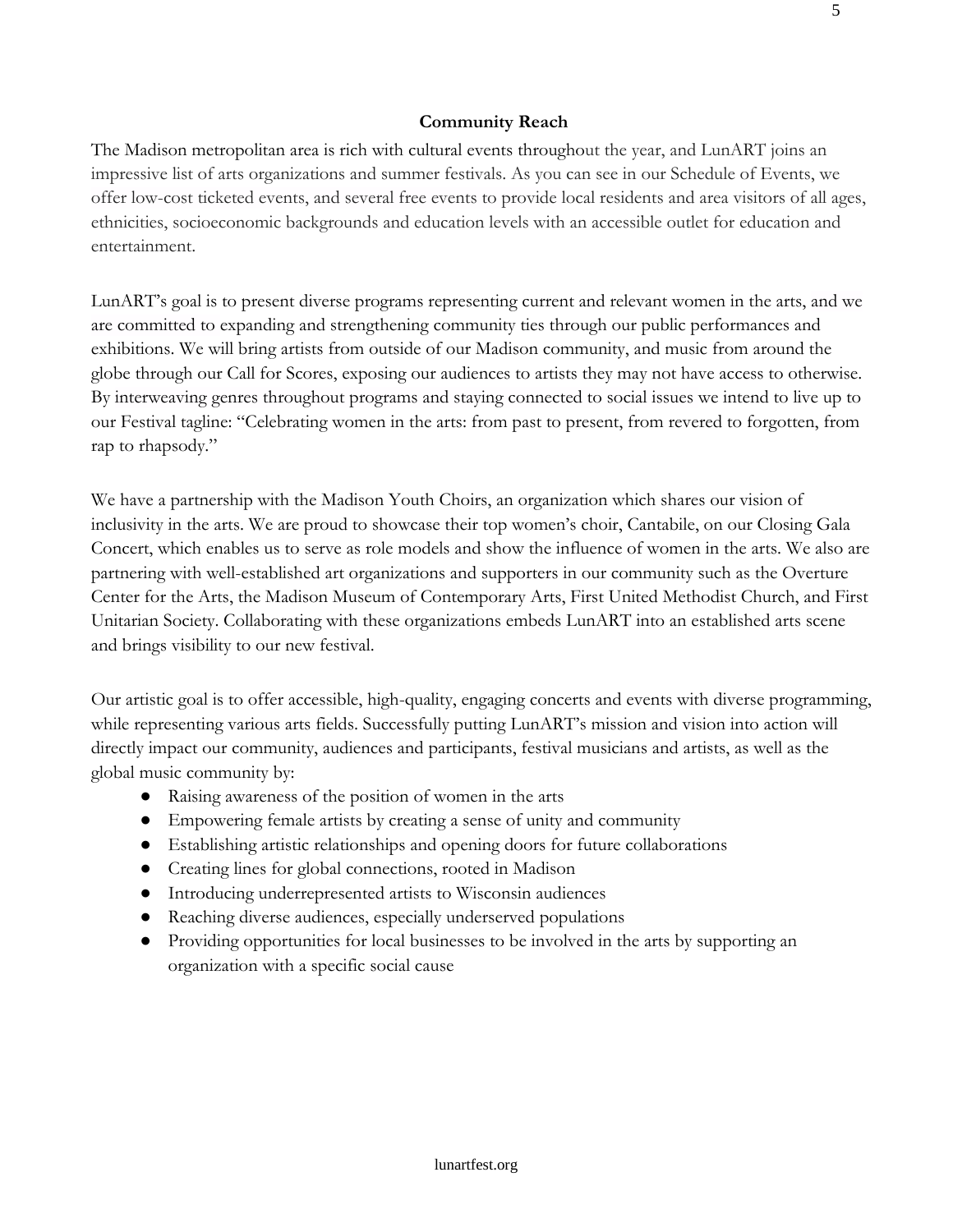## **Timeline**

| 2017      |                                                                                                                                                                                                                                                                                                             |
|-----------|-------------------------------------------------------------------------------------------------------------------------------------------------------------------------------------------------------------------------------------------------------------------------------------------------------------|
| August    | Planning of LunART Festival began<br>Dates & structure of the Festival established                                                                                                                                                                                                                          |
| September | Logo created by DA Productions<br>Mission and vision written<br>Artist in Residence booked - Jenni Brandon                                                                                                                                                                                                  |
| October   | Gala Concerts: Venues secured (MMoCA, Promenade Hall, FUS)<br>Capitol Lakes sponsorship established                                                                                                                                                                                                         |
| November  | Website launched<br>Crowdfunding campaign started (through Fractured Atlas)<br>Individual appeal emails and letters sent out                                                                                                                                                                                |
| December  | Call for Scores application started (Dec. 1)<br>"Page to Stage" application started (Dec. 15)<br>Puffin Foundation Application (Dec. 31)<br>Corporate sponsorship solicitation and continue seeking individual donors                                                                                       |
| 2018      |                                                                                                                                                                                                                                                                                                             |
| January   | Preparation for grant cycles<br>Call for Scores Review Committee assembled<br>Finalize programing and festival artists<br>Corporate sponsorship solicitation and continue seeking individual donors                                                                                                         |
| February  | Articles in Tone Madison and Classical Hive<br>Dane Arts Grant Application (Feb 1)<br>National Flute Association C.R.E.A.T.E. Competition Application (Feb 13)<br>First Crowdfunding cycle closed (more than 72% of the goal reached)<br>Creative Capital Grant (Feb 28)                                    |
| March     | Call for Scores and "Page to Stage" application period ends. Winners of each are<br>notified by April 1, 2018.<br>Finalize contracts with venues<br>Performance agreement form with artists sent out<br>Complete flyer designs<br>Corporate sponsorship solicitation and continue seeking individual donors |
| April     | Interviews planned: local media outlets (Isthmus, Cap Times, WORT Radio, etc.)<br>Call for Scores and "Page to Stage" winners announced and notified<br>Launch second crowdfunding campaign<br>Create 2018 season poster                                                                                    |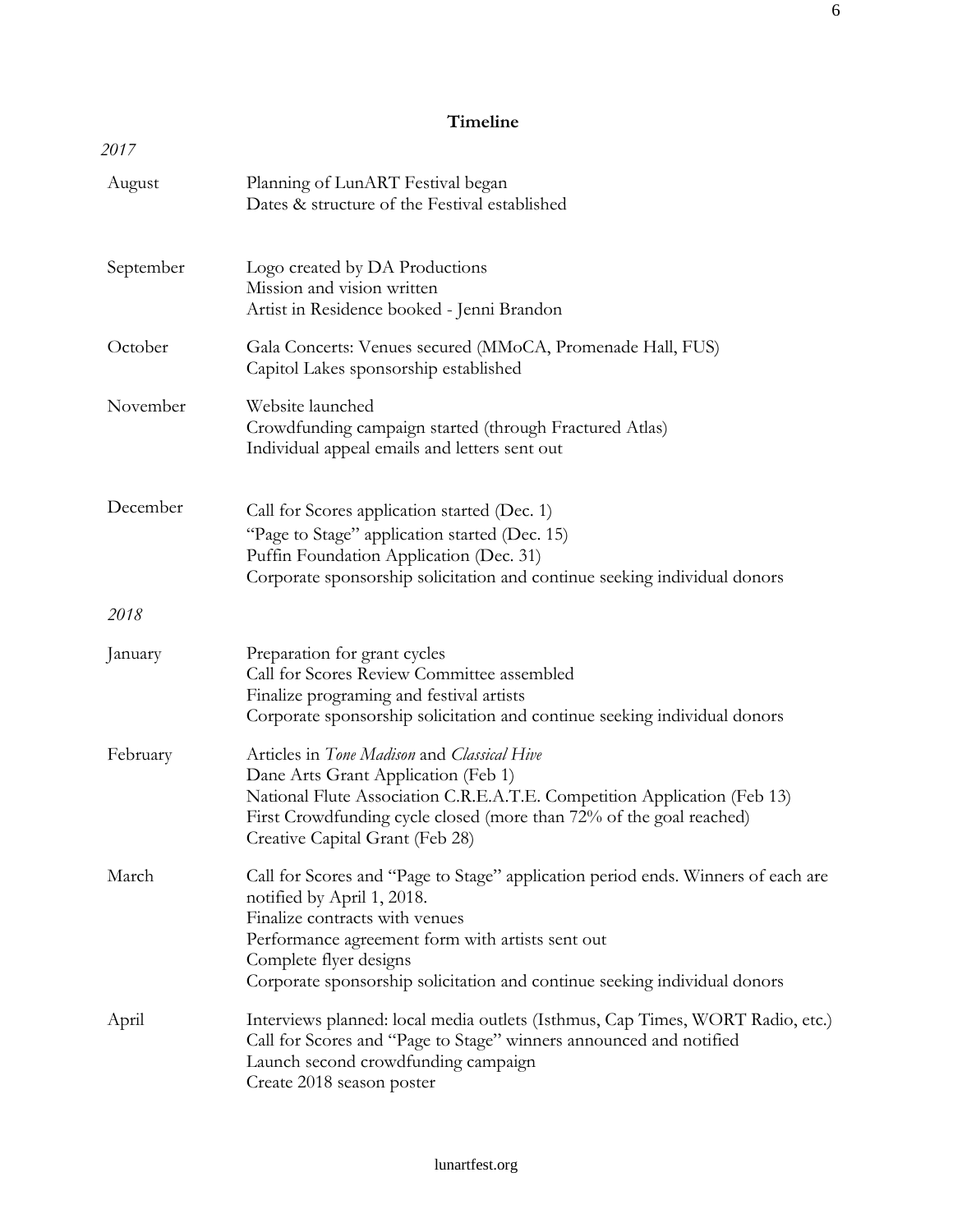|      | Market events through social media<br>Find volunteers<br>Corporate sponsorship solicitation and continue seeking individual donors |
|------|------------------------------------------------------------------------------------------------------------------------------------|
| May  | Rehearsals begin                                                                                                                   |
|      | Outreach concerts and presentations                                                                                                |
|      | Sun Prairie Radio Show                                                                                                             |
|      | Event ticket sales starts                                                                                                          |
|      | Events flyers printed and distributed                                                                                              |
|      | Corporate sponsorship solicitation and continue seeking individual donors                                                          |
| June | Rehearsals continue                                                                                                                |
|      | Programs printed                                                                                                                   |
|      | LunART 2018 begins $(28th-30th)$                                                                                                   |

7

## **Promotion/Marketing/Media Plan**

To date, our promotion has been through social media outlets such as Facebook and Instagram, bulk email blasts to music institutions and composers nationwide, and via personal emails. Through our partnership, the Overture Center is promoting the festival by offering a LunART promo code to our donors that contribute \$50 or more. The Overture Center's social media team will also promote the Festival.

There are forthcoming articles in *Tone Madison* and *Classical Hive*, to be released in March. We have already made contacts to have media coverage before the festival from Lindsay Christians at the *Cap Times*, *Brava Magazine*, Cat Capellaro at the *Isthmus*, Chali Pittman and Scott Gordon at WORT Radio, Sun Prairie Radio, and Emilie Earhart at WSUM Radio.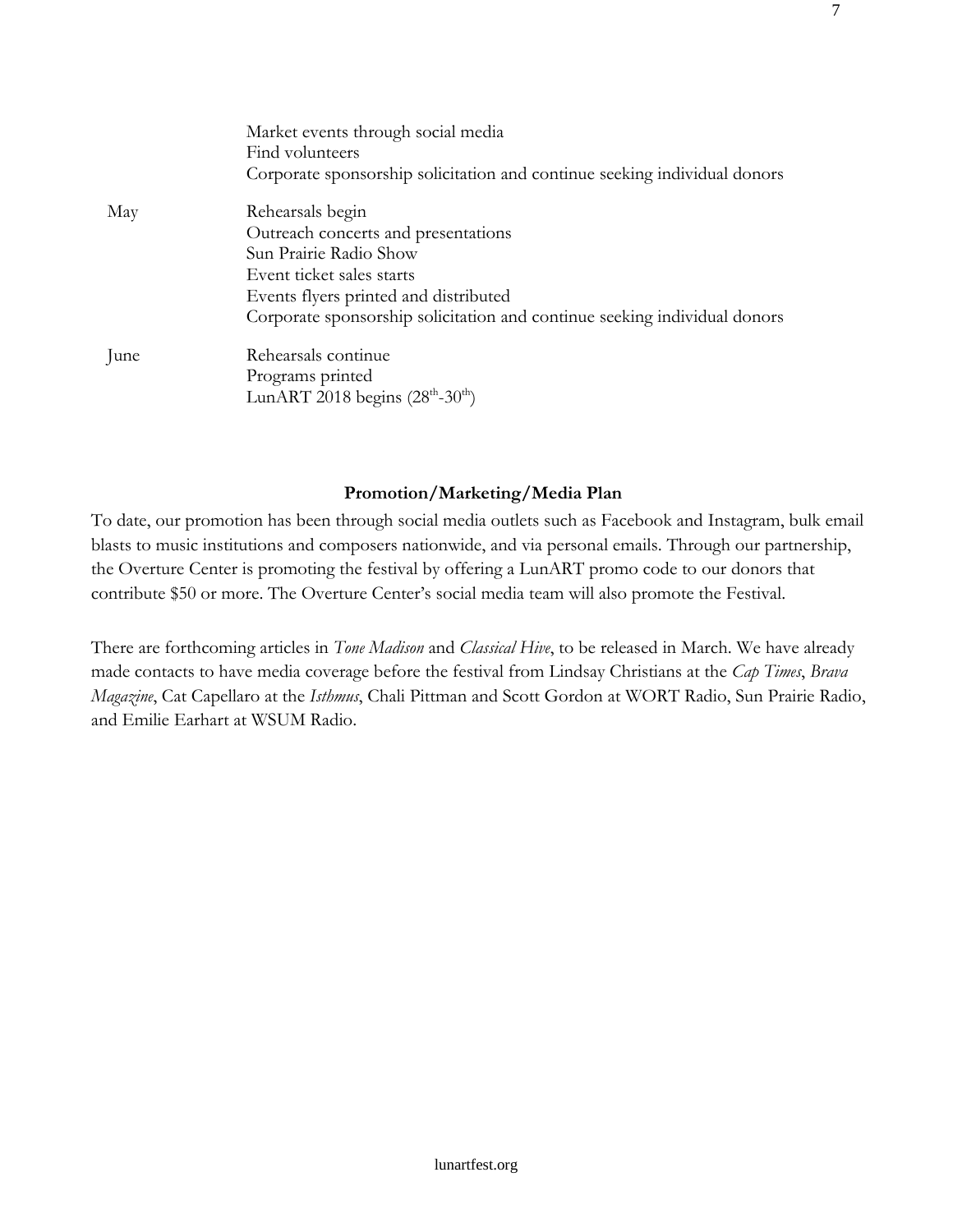| <b>Budget</b>                                       |                                                                                                                                                                                                     |                                                   |  |
|-----------------------------------------------------|-----------------------------------------------------------------------------------------------------------------------------------------------------------------------------------------------------|---------------------------------------------------|--|
| <b>ESTIMATED 2018 FESTIVAL</b><br><b>EXPENSES</b>   |                                                                                                                                                                                                     |                                                   |  |
| Musician and Speaker Honoraria:<br>\$9,200          | 20 Musicians<br>2 Visual artists<br>2 Poets<br>Artists<br>2 Singer-songwriters<br>(musicology)<br>1 Writer and Theater Artist                                                                       | 2 dancers<br>1 narrator<br>1 Hip-Hop<br>1 Speaker |  |
| Composer-in-Residence cost: \$2,000                 | Composer-in-Residence honorarium: \$1,400<br>Composer-in-Residence travel cost: \$600                                                                                                               |                                                   |  |
| Space and equipment rental: \$2,050                 | First Unitarian Society of Madison \$400<br>Overture Center for the Arts Promenade Hall \$1000<br>Madison Museum of Contemporary Arts \$200<br>Piano Rental and Tuning \$300<br>Amplification \$150 |                                                   |  |
| Merchandise costs: \$300<br>Program printing: \$400 |                                                                                                                                                                                                     |                                                   |  |
| Promotion and Marketing: \$300                      | Postage<br>Facebook and Instagram promotion                                                                                                                                                         |                                                   |  |
| Other Miscellaneous Expenses: \$200                 |                                                                                                                                                                                                     |                                                   |  |
| Total Estimated Expenses: \$14,450                  |                                                                                                                                                                                                     |                                                   |  |